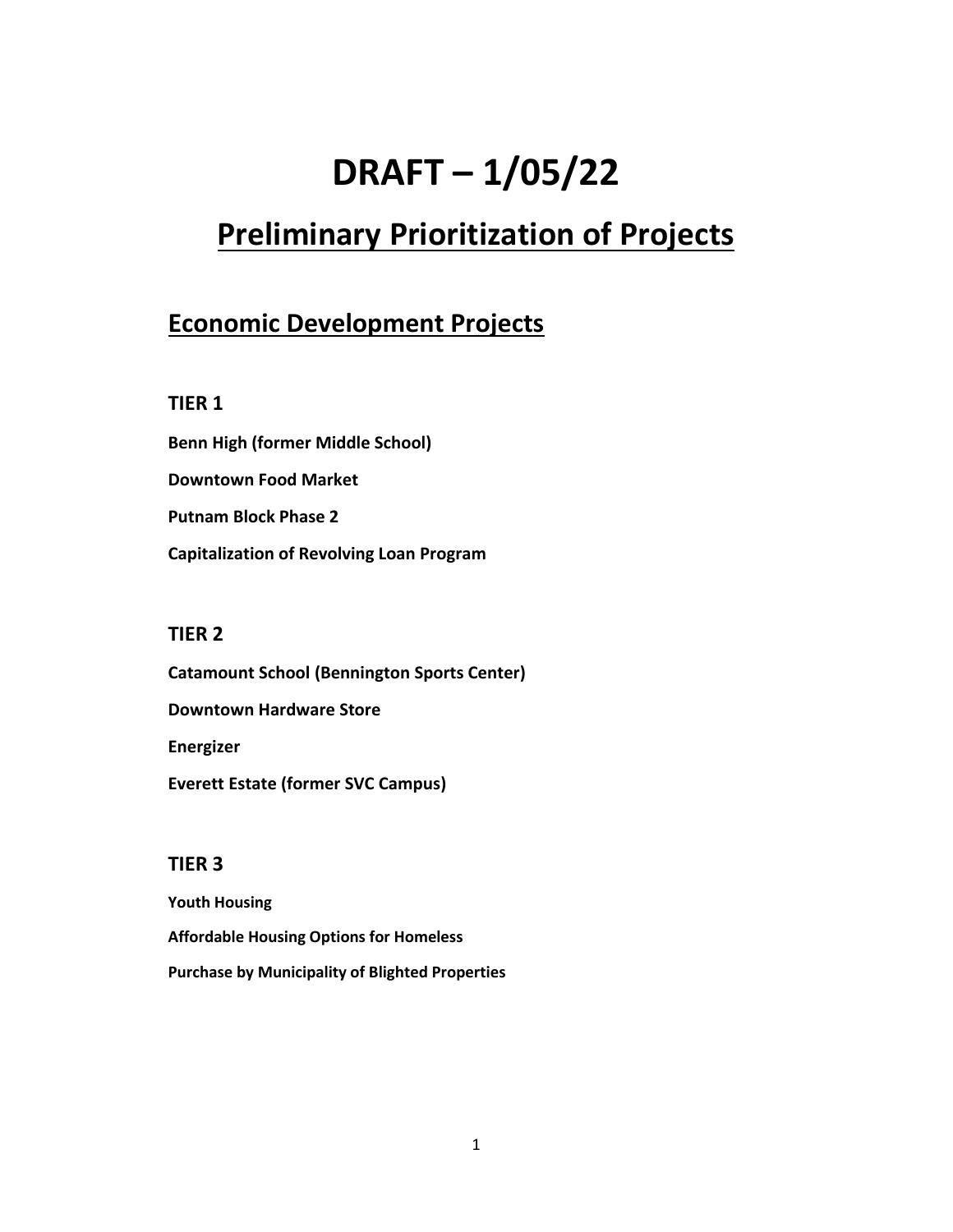## **Infrastructure and Town Operations Projects**

#### **TIER 1**

**Willow Park Playground Replacement County Street/Benmont Avenue Sewer Line Upgrades South St./Union St. Stormwater Management Improvements Premium Pay/Benefits to Eligible Workers Construction of Skate Park and/or Outdoor Skating Rink (synthetic ice) Digitization of Land Records**

#### **TIER 2**

#### Wastewater Department Infrastructure Projects

**Wastewater Treatment Facility (WTF) Sand Filter Replacement**

**Relining of Sewer Interceptor**

#### Water Department Infrastructure Projects

**Settlers Road/Springhill Road Water Line Extension**

**South end Water Main Improvements** 

**Raw Water Tank Replacement**

**Filter Upgrades at Water Filtration Plant**

**Chapel Road Tank Replacement**

**Burgess Rd Pressure Reducing Valve**

**Gage Street Water Main Replacement**

#### Highway Department Infrastructure Projects

**Depot Street Bridge**

**Mount Anthony Road Bridge**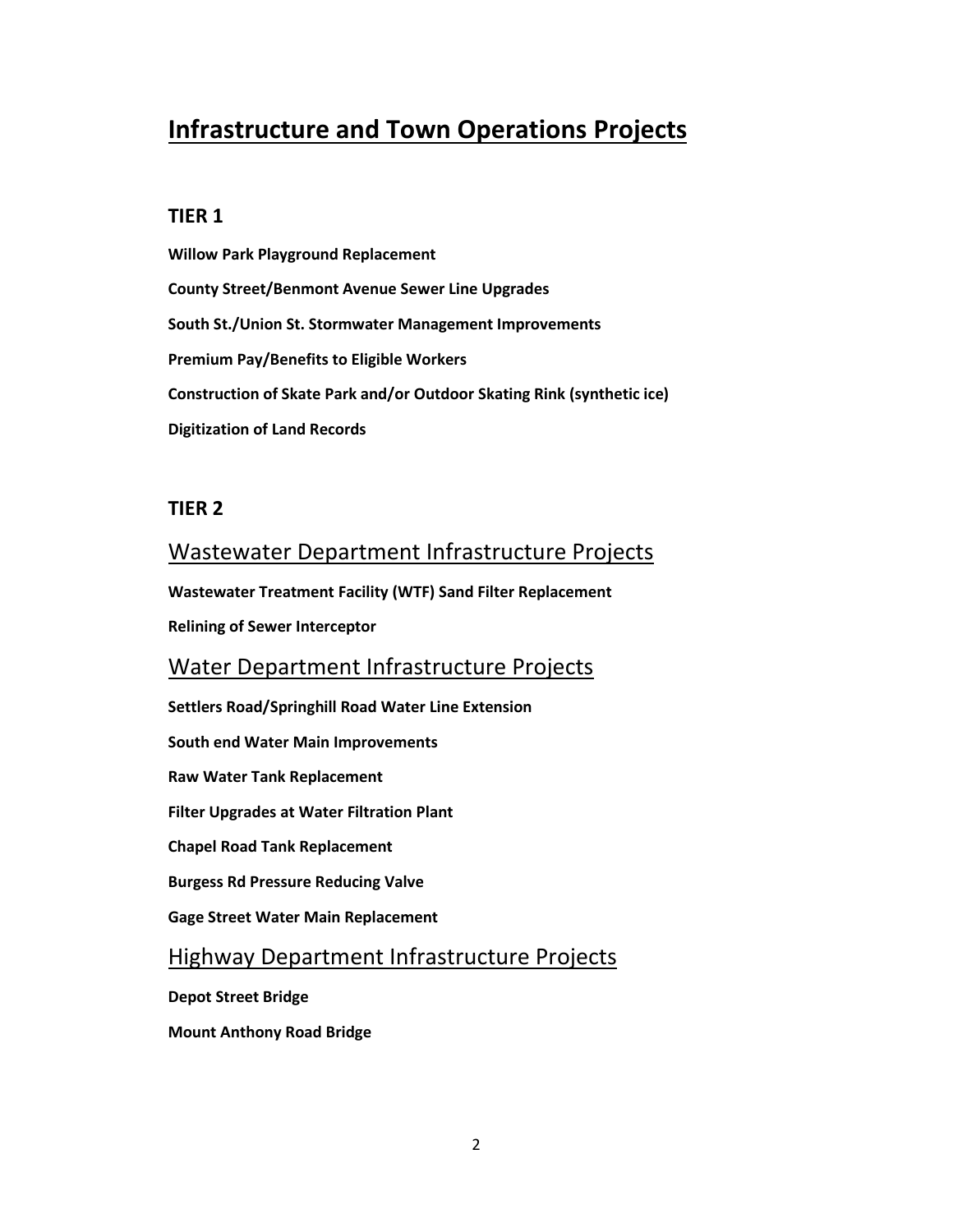#### Police Department Projects

**4-run Dog Kennel and Vehicle Impound Yard Firefighter Certification of Police Officers PD Equipment Purchases and Upgrades** Recreation, Parks, and Pathway Projects **Town Gymnasium Ninja Trail Benmont Avenue Bike/Ped Improvements Sidewalk Repairs and Improvements Expansion/Interconnection of Local Pathway/Trail Network Mount Anthony Summit Trail and Lookout Public Arts Projects**

#### Town Facilities Department Projects

**Armory Building**

**Renovations & Upgrades to the Recreation Center Facility**

**Air Quality Improvement & HVAC Upgrades - Town Office**

**Air Quality Improvement & HVAC Upgrades Firehouse Company Rooms & Community Room**

**Blacksmith Shop Building Exterior Historical Renovation**

**Town Office Roof Replacement**

**Support for Renewable Energy, Energy Efficiency, and other "Green" Infrastructure Projects**

#### Improvement of Downtown Streetscape, Infrastructure, Facades

**Improvements to Downtown Streetscape, Infrastructure, and Facades**

#### Town Administration Projects

**Computer Hardware Upgrade**

**Main Server Upgrade**

**Software Upgrades**